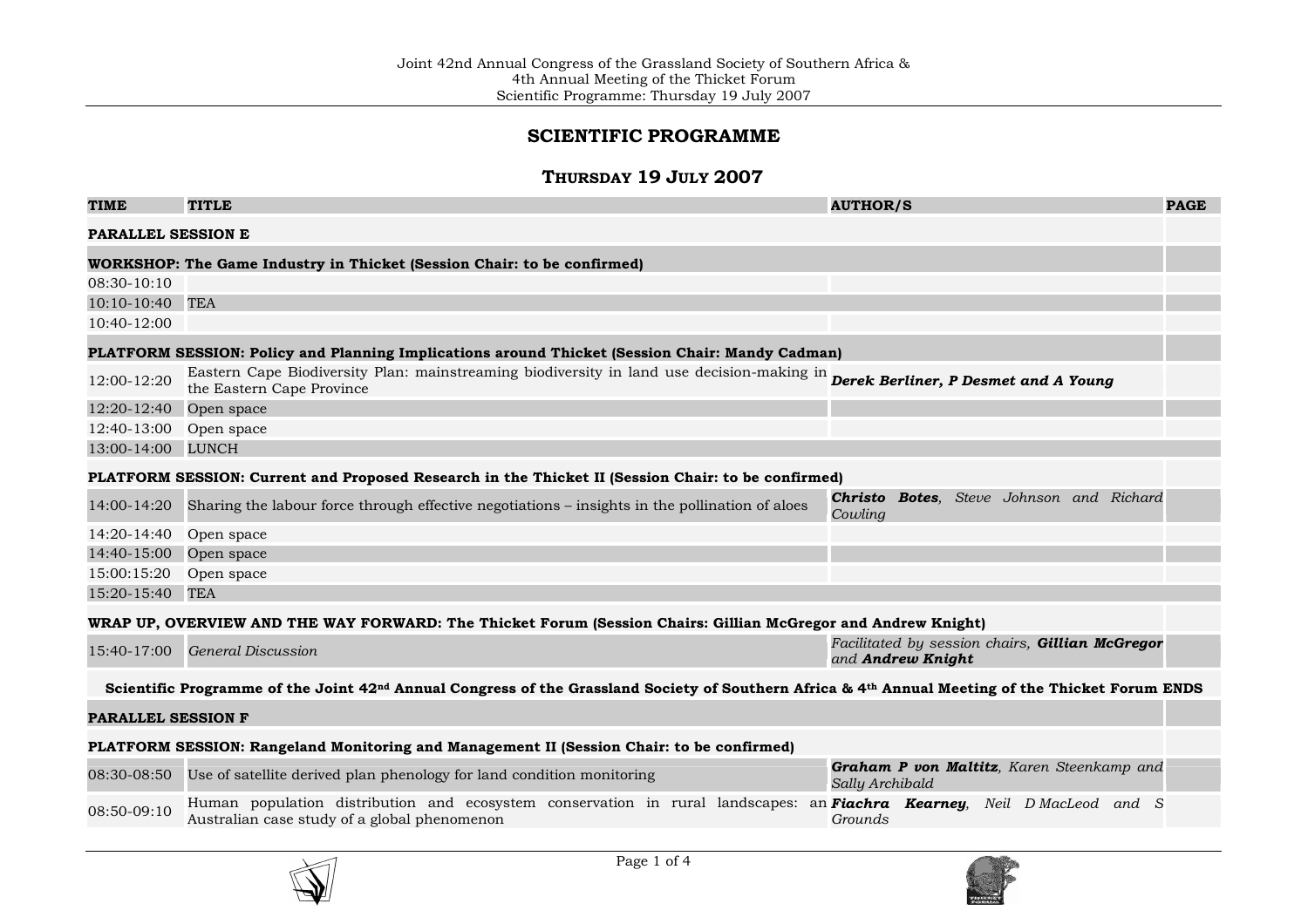# Joint 42nd Annual Congress of the Grassland Society of Southern Africa & 4th Annual Meeting of the Thicket Forum Scientific Programme: Thursday 19 July 2007

| <b>TIME</b>       | $\sim$ . The standard state of $\sim$ 110 $\sim$ 0.000 $\sim$<br><b>TITLE</b>                                                                                           | <b>AUTHOR/S</b>                                                                       | <b>PAGE</b> |
|-------------------|-------------------------------------------------------------------------------------------------------------------------------------------------------------------------|---------------------------------------------------------------------------------------|-------------|
| 09:10-09:30       | Assessing range condition for controlled burning in the Okavango Ramsar site in Botswana                                                                                | Winston S W Trollope, Lynne A Trollope, C de<br>B Austin and A C Held                 |             |
| 09:30-09:50       | The woody vegetation of the Kruger National Park – impacts and changes                                                                                                  | <b>Holger C Eckhardt</b>                                                              |             |
| 09:50-10:10       | The Disc Pasture Meter – an important tool in the management of grassland and savanna <i>Winston S W Trollope</i><br>ecosystems                                         |                                                                                       |             |
| $10:10-11:20$     | <b>TEA &amp; POSTERS</b>                                                                                                                                                |                                                                                       |             |
|                   | POSTER SESSION: Invasive Plants and Bush Encroachment (Session Chair: to be confirmed)                                                                                  |                                                                                       |             |
| 10:30-10:35       | Dynamics of savannas in Swaziland: encroachment of woody plants in relation to land use Solomon Tefera, B J Dlamini and A M Dlamini<br>systems and soil classes         |                                                                                       |             |
| 10:35-10:40       | Prosopis invasion in the Molopo District: the effect on grass species development - a case<br>study                                                                     | Pieter W Malan                                                                        |             |
| 10:40-10:45       | Acacia mellifera invasion in a selected site in the Molopo District: the effect on soil quality                                                                         | Pieter W Malan and Phemelo P Mogodi                                                   |             |
| 10:45-10:50       | Impact of the removal of Acacia mearnsii on the water potential and soil properties in the <b>P Hlonipani Mthunzi</b> and Sikhalazo Dube<br>Tsomo Valley (Eastern Cape) |                                                                                       |             |
| 10:50-10:55       | Viability of alien and native seed banks after slash and burn: effects of soil moisture, depth<br>of burial and fuel load                                               | M Behenna, Susi Vetter and S Fourie                                                   |             |
| 10:55-11:00       | Does the soil seed bank of veld dominated by Pteronia paniculata change as a result of brush<br>cutting?                                                                | <b>Nelmarie Visser</b> and J C Botha                                                  |             |
| 11:00-11:05       | Soil depth, scarification and germination of Acacia mearnsii seeds in greenhouse                                                                                        | N Hamilton Ndwayana and Sikhalazo Dube                                                |             |
| 11:05-11:10       | Evaluation of Bushwhacker SC (bromacil) efficacy for the control of Acacia karoo in Eastern Trust Molai, Sikhalazo Dubeand A Wole (O)<br>Cape, South Africa             | Fatunbi                                                                               |             |
| 11:10-11:15       | Herbicide effect on seed viability of Pompom (Campuloclinium macrocephalum)                                                                                             | V Thaphathi, K Manyaga, L Mugwedi and<br>Jeremy Goodall (presented by Michael Braack) |             |
| 11:15-11:20       | Use of camels to control Acacia karroo in the Eastern Cape                                                                                                              | <b>Malibongwe M Kuselo</b>                                                            |             |
|                   | PLATFORM SESSION: Biodiversity Initiatives and Conservation I (Session Chair: to be confirmed)                                                                          |                                                                                       |             |
|                   | 11:20-11:40 Living in a working landscape: an overview of the National Grasslands Programme                                                                             | <b>Anthea C Stephens</b>                                                              |             |
| 11:40-12:00       | Managing pom pom weed, Campuloclinium macrocephalum, in KwaZulu-Natal                                                                                                   | <b>Michael Braack</b>                                                                 |             |
|                   | DISCUSSION SESSION: Rangelands and People, Policy and Practice II (Session Chair: Cam McDonald)                                                                         |                                                                                       |             |
| 12:00-13:00       | Progressing Benefits from Farmer Assistance Programs                                                                                                                    | Facilitated by session chair, Cam McDonald                                            |             |
| 13:00-14:00 LUNCH |                                                                                                                                                                         |                                                                                       |             |
|                   | PLATFORM SESSION: Biodiversity Initiatives and Conservation II (Session Chair: to be confirmed)                                                                         |                                                                                       |             |
| 14:00-14:20       | Vegetation and conservation status of the wetlands in the Maloti-Drakensberg Transfrontier Erwin J J Sieben, D Kotze and Craig D Morris<br>Park                         |                                                                                       |             |
| 14:20-14:40       | Are there indicator species of veld condition within the non-graminoid component of mesic Rob C Scott-Shaw and Craig D Morris<br>grasslands?                            |                                                                                       |             |



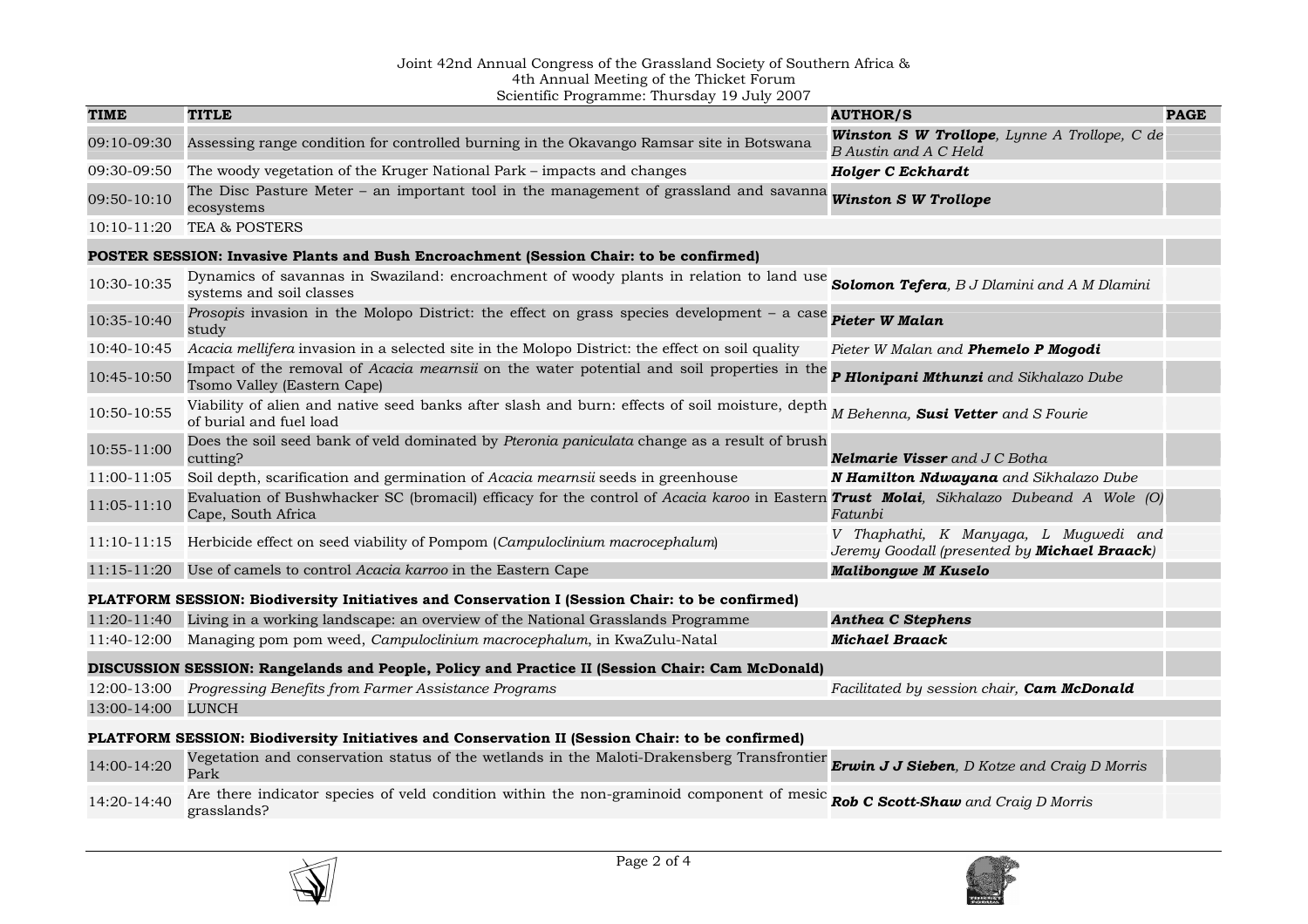### Joint 42nd Annual Congress of the Grassland Society of Southern Africa &

4th Annual Meeting of the Thicket Forum Scientific Programme: Thursday 19 July 2007

| <b>TIME</b> | <b>TITLE</b>                                                                                                                                                             | <b>AUTHOR/S</b>                                                       | <b>PAGE</b> |
|-------------|--------------------------------------------------------------------------------------------------------------------------------------------------------------------------|-----------------------------------------------------------------------|-------------|
| 14:40-15:00 | Case study investigating a shift in the fire regime in Pilanesberg National Park: 1998-2006                                                                              | <b>Bruce H Brockett</b>                                               |             |
| 15:00-15:20 | Resource utilisation of chacma baboons in commercial forestry areas in the Mpumalanga Leslie R Brown, H Marais, S P Henzi and L<br>Province                              | Barrett                                                               |             |
| 15:20-15:40 | TEA                                                                                                                                                                      |                                                                       |             |
|             | PLATFORM SESSION: Ecosystem Ecology in Rangelands (Session Chair: to be confirmed)                                                                                       |                                                                       |             |
| 15:40-16:00 | Fire and nitrogen: lessons from the sourveld savanna of the Kruger National Park                                                                                         | <b>Corli Coetsee</b> , Ed February and William J Bond                 |             |
| 16:00-16:20 | Ecological effects and influence of fire and savanna trees on moisture and nutrients <i>Vhalinavho P Khavhagali and William J Bond</i><br>availability in mesic savannas |                                                                       |             |
| 16:20-16:40 | Effects of soil properties on forage production during the early growing season in two Mota S Lesoli, S Dube and A O Fatunbi<br>communal rangelands of Eastern Cape      |                                                                       |             |
| 16:40-17:00 | Understanding the biological processes of grazing systems in semi-arid rangelands                                                                                        | <b>Mark D Alchin</b> and Ben E Norton                                 |             |
| 17:00-17:20 | Stability, recovery and resilience in piosphere systems in the Kruger National Park                                                                                      | Katherine J Matchett, Kevin P Kirkman, Craig<br>D Morris, Mike J Peel |             |

Scientific Programme of the Joint 42nd Annual Congress of the Grassland Society of Southern Africa & 4th Annual Meeting of the Thicket Forum ENDS

#### SYMPOSIUM:DAIRY AND PLANTED PASTURES

| <b>TIME</b>                                                                                          | <b>TITLE</b>                                                                                                                                  | <b>AUTHOR/S</b>                                     | <b>PAGE</b> |
|------------------------------------------------------------------------------------------------------|-----------------------------------------------------------------------------------------------------------------------------------------------|-----------------------------------------------------|-------------|
| <b>PARALLEL SESSION G</b>                                                                            |                                                                                                                                               |                                                     |             |
| <b>PLATFORM SESSION I: Cultivar Adaptations and Management (Session Chair: to be confirmed)</b>      |                                                                                                                                               |                                                     |             |
| 08:30-08:50                                                                                          | The production and quality of forage sorghum and hybrid forage millet cultivars as pasture Philip R Botha, Hennie S Gerber and Robin<br>crops | Meeske                                              |             |
| 08:50-09:10                                                                                          | The potential of oats and <i>Triticale</i> as silage crops in the Southern Cape                                                               | <b>Piet J A Lombard</b> and Hennie S Gerber         |             |
| 09:10-09:30                                                                                          | Water use efficiency of five lucerne cultivars at three levels of irrigation                                                                  | Jorrie (G) Jordaan                                  |             |
| 09:30-09:50                                                                                          | The production and quality of forage sorghum cultivars as silage crops                                                                        | Philip R Botha, Hennie S Gerber and Robin<br>Meeske |             |
| 09:50-10:10                                                                                          | Open space                                                                                                                                    |                                                     |             |
| $10:10-10:40$                                                                                        | <b>TEA</b>                                                                                                                                    |                                                     |             |
| PLATFORM SESSION II: Fertilizer Applications for Maximum Production (Session Chair: to be confirmed) |                                                                                                                                               |                                                     |             |
| $10:40-11:20$                                                                                        | KEYNOTE ADDRESS: Nitrogen fertilizer management and losses in the Australian and New Richard J Eckard<br>Zealand context                      |                                                     |             |
| 11:20-11:40                                                                                          | Monitoring soils under intensive dairy production in the South Eastern Cape                                                                   | <b>Andrew C Beckerling</b>                          |             |
| 11:40-12:00                                                                                          | Kikuyu standing hay for over-wintering sheep and cattle in the Dohne Sourveld                                                                 | Neels (C) H de Ridder                               |             |
| 12:00-12:20                                                                                          | A farmer's perspective                                                                                                                        | Rob Ballantyne                                      |             |
|                                                                                                      |                                                                                                                                               |                                                     |             |